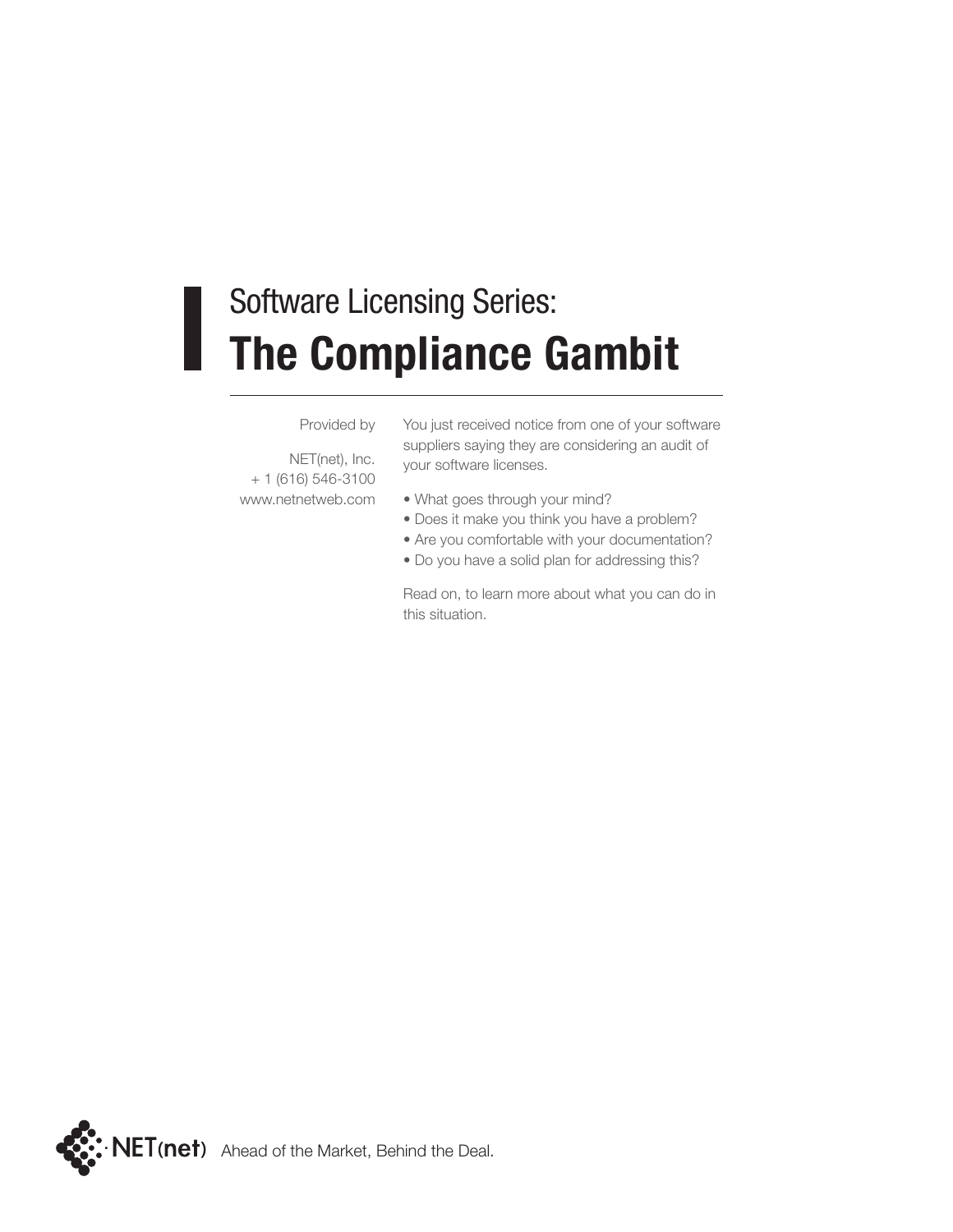### **Your Software Supplier Has Made a "Non-Compliance" Allegation**

Software suppliers are in the business of selling their licensed, compiled software for as much money as they can make. Although mechanical reproduction or unlicensed installation may be possible, this software represents intellectual property that is legally restricted from reproduction. In order to preserve the collection of revenue from the sale and use of software, suppliers will enforce the terms of the licensing agreements. When a customer or non-customer of a supplier utilizes software without a valid license or violates a term in a licensing agreement this can be construed as a Non-Compliance event.

This enforcement of a licensing agreement by a supplier may result in a Non-Compliance allegation. Even if there is only a slight indication of a material weakness in complying with a licensing agreement, it has been reported by our clients that some suppliers will make an allegation or accusation of non-compliance apparently to strike fear into an existing customer. This initial fear can be further exacerbated due to software compliance requirements indicated or suggested in government regulations, such as Sarbanes-Oxley, and IT audit frameworks such as COBIT. This fear is then further leveraged by software vendors when they offer resolution to the non-compliance by extending expensive proposals for the purchase of software and maintenance.

The supplier's intent is often financially-motivated: Preserving revenue from an aging product line or growing revenue based on financial objectives. However, personal objectives might also lead to a Non-Compliance allegation, including bad relationships and compensation. Unfortunately, these objectives are often disruptive to the relationship between the supplier and their customer.

IT managers and business decision-makers want to ensure software licensing compliance as part of their commitment to business ethics, contractual obligations, and audit and regulatory commitments. Software installation can proliferate if not carefully managed and can indeed result in licensing non-compliance. Noncompliance may result in financial penalties or the forced acquisition of licensing with non-favorable negotiating leverage and punitive contractual terms. Ultimately, non-compliance can lead to significant costs for a business as well as audit or regulatory compliance concerns and manager embarrassment. Managers should first seek to avoid non-compliance events from occurring by establishing mitigating controls. In the event that a software supplier alleges or accuses a company of non-compliance, IT managers should avoid responding fearfully and defensively and instead prepare themselves for a negotiation with the supplier pursuing a favorable outcome

# **What is Compliance?**

When a company executes an agreement to purchase software, whether shrink-wrap or custom licensing agreement, that company is acquiring the right to use the software according to the terms of the software publisher's license agreement. Licensing agreements are intended to protect the rights of the software developers and are enforceable under copyright law. By executing the agreement, the purchaser agrees to abide by the terms of the license.

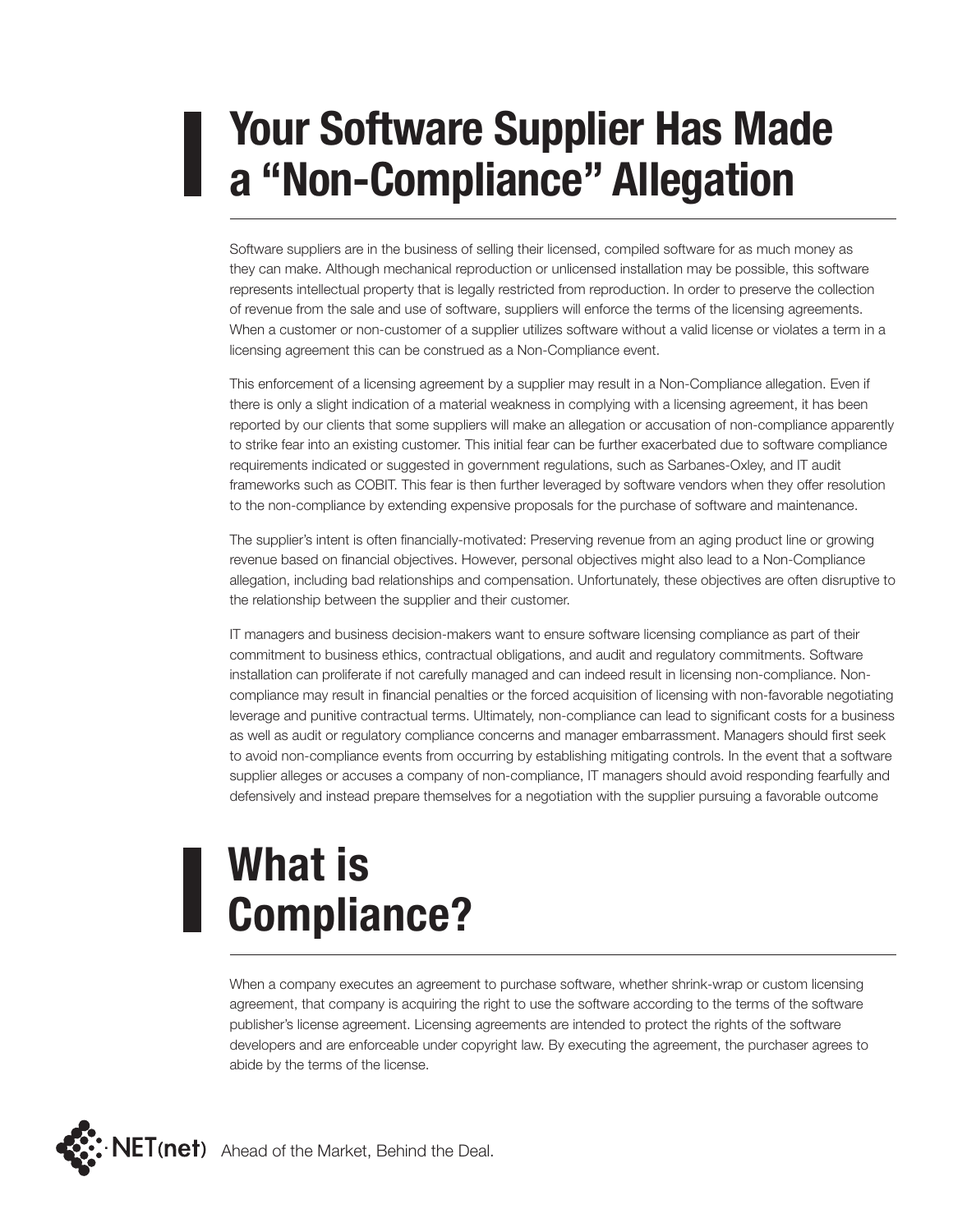These terms may include any number of specifics governing the use of the software. At a minimum, most agreements will specify the product and quantities that are licensed. Agreements will also contain language governing the authorized use and authorized users, possibly specifying the entities, subsidiaries and affiliates who are entitled to use the software. The duration of use will also be specified, such as a perpetual license or certain number of years. Warranties on the use and indemnities against business losses, claims, damages, etc. will also be stipulated.

Copyright law does apply to software licensing and, as a result, there are enforceable penalties for noncompliant use of that software. Computer software is protected by the U.S. Copyright Act that provides for damages, civil penalties and attorney fees for copyright infringement. An infringer is liable for either the copyright owner's actual damages or any profits of the infringer or statutory damages of \$750 to \$30,000 for each work infringed. If the infringement is proven willful, the court has discretion to increase the statutory damages to \$150,000 per work. Further, a commercially-motivated infringement can bring up to a ten-year federal prison sentence and \$250,000 in fines against the infringer and up to \$500,000 against the company. It is important to keep copyright law in mind as penalties can fall within the realm of possible outcomes.

A violation of any of the terms in a licensing agreement may result in a non-compliance situation; the materiality of that non-compliance is often an area of contention. The resolution to this will likely come down to negotiating an outcome agreeable to both parties – a settlement. Whenever two parties debate the definition of material non-compliance, there is a risk that it will ultimately escalate to litigation and legal proceedings. Neither party prefers to pursue that route due to legal fees, negative publicity, etc, so a business negotiation will likely result. Prior to resorting to litigation and in advance of further negotiation towards a settlement, it is important to first define the outcome desired and outline the goals for the negotiation.

#### **Define the Goals for the Negotiation Outcome**

To define the goals for the negotiation with the supplier, the customer should assess the different areas of the relationship and prioritize the objectives in each area. It is not advantageous to openly convey these priorities to the supplier, but it is prudent to develop the plan internally to enable more effective negotiations leading to the best outcome. Further, it is important to avoid anchoring to any supplier proposals when establishing the customer's goals. The customer should develop its goals based on its needs not relative to anything offered or already in place with the supplier.

Factors to Consider in Defining Goals It is first important to understand the internal business drivers that have resulted in the purported non-compliance situation as well future business drivers that will impact usage and consumption of the software. In establishing a position with the supplier, a number of questions should be answered to understand the relationship with the supplier:

- To what extent has the supplier been involved or contributed to the current and future implementation and consumption of the software?
- What is the business plan; intended use and consumption of the software over the next several years (roadmap)?
- Has the supplier been slow to bring new functionality to their products?

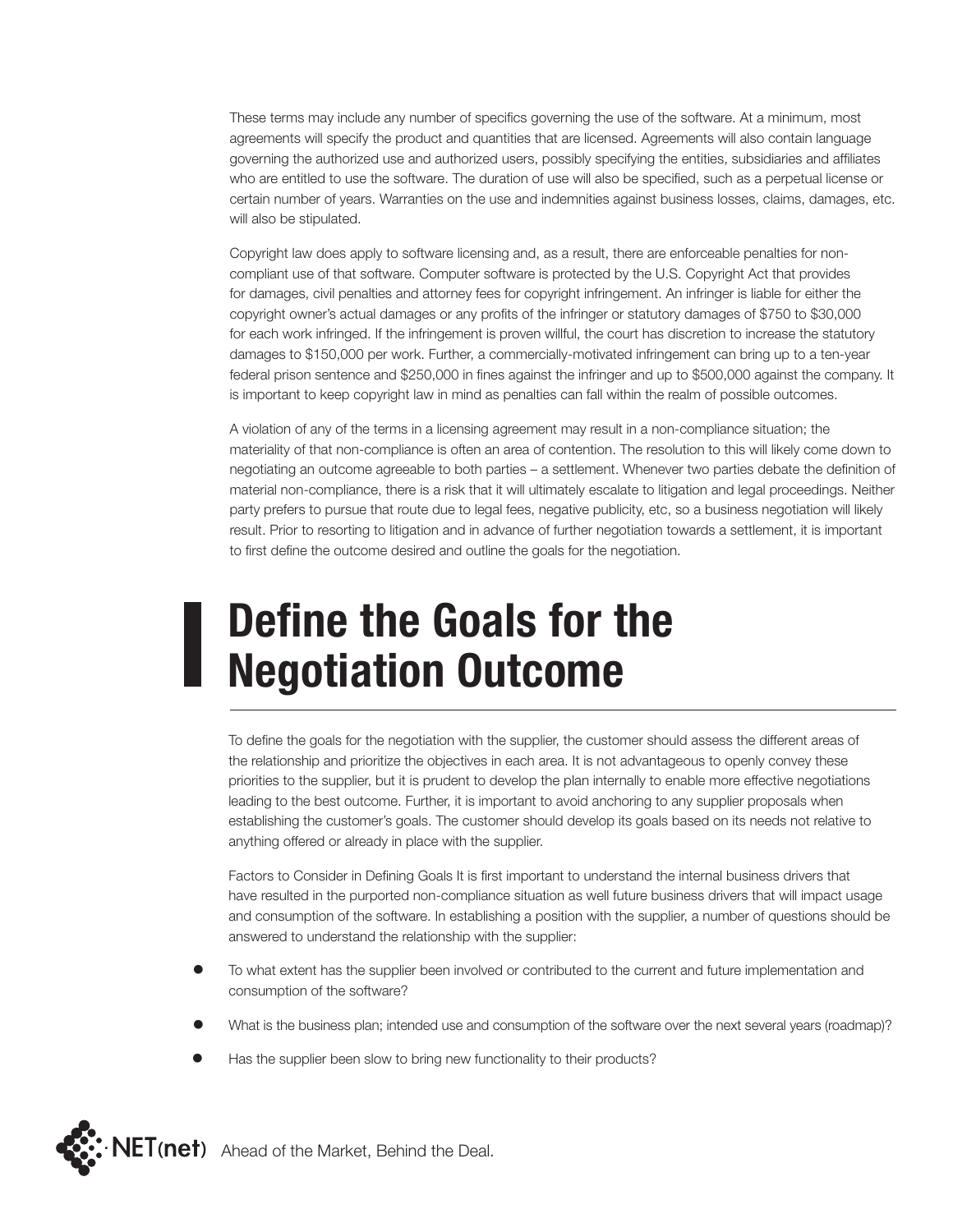- Has technical support been sufficient?
- Are there any replacement products already in use or planned?
- To what extent could an adverse outcome in the discussions with the supplier accelerate a transition to alternative software?
- Is there any opportunity/need to employ alternative supplier products?
- Can the supplier be considered to provide consulting services for the development of future capability?
- How is the relationship between parties, including individual relationships, with sales representatives?
- Have there been any past threats of litigation and what was the outcome?
- What is the materiality of the alleged non-compliance?

From these questions and others more germane to the business and compliance situation, managers must determine the relevant business objectives. Some examples of business objectives follow: If, for example, the non-compliance allegation is associated with usage by a subsidiary that is not covered under the licensing agreement, the customer may want to seek to secure expanded definitions around the authorized use and authorized users of the supplier's products. If desirable, the definition of "affiliate" should be broadly defined to include all legally-owned entities such as "an entity means any entity which, directly or indirectly, controls, is controlled by or is under common control with such entity". A service provider, integration partner or similar should be defined to include "direct or indirect third-party performing services on behalf of licenses or its affiliates on an outsourcing, hosting, consulting or similar basis". In addition, the license grant should allow for current and future affiliates and service providers.

Other objectives for an agreement might be based on the internally-developed roadmap for future use of licensed products. To accommodate unanticipated contingencies, the product or license use definition should possibly be expanded to include specified unit license pricing or discounts for additional uses. Past agreements may have secured pricing on incremental licenses for a restricted use, but there may have been no pricing secured for additional use, products, functionality, etc.

The value obtained from and the need for technical support must also be considered. Has the customer realized sufficient value from the supplier in the technical support received over the last several years? What is the support history? Has the supplier met service level expectations? What other support options are available? Can the product be supported in-house or through a third-party? The intent of these questions and the resulting answers is to determine whether the customer can opt to no longer continue technical support on their owned perpetual licenses. It should be determined if alternative technical support arrangements are available through a third-party organization or in-house expertise. Although this may not be a desired path, it is important to understand if forgoing a renewal is a viable alternative. Licensing and maintenance agreements should be reviewed to determine if the customer has the contractual right to forgo technical support services. There may also be other pricing options available for support from the supplier, e.g. time and materials rates, lower levels of support (9x5 vs 24x7).

Any renewal of technical support should include additional favorable terms such as an evergreen provision which enables renewal of support at consistent financial rates or minimal increases. Service level expectations and agreements should be established based upon historical data and service performance.

Technical alternatives should also be considered. If there are competing products in the marketplace or if the

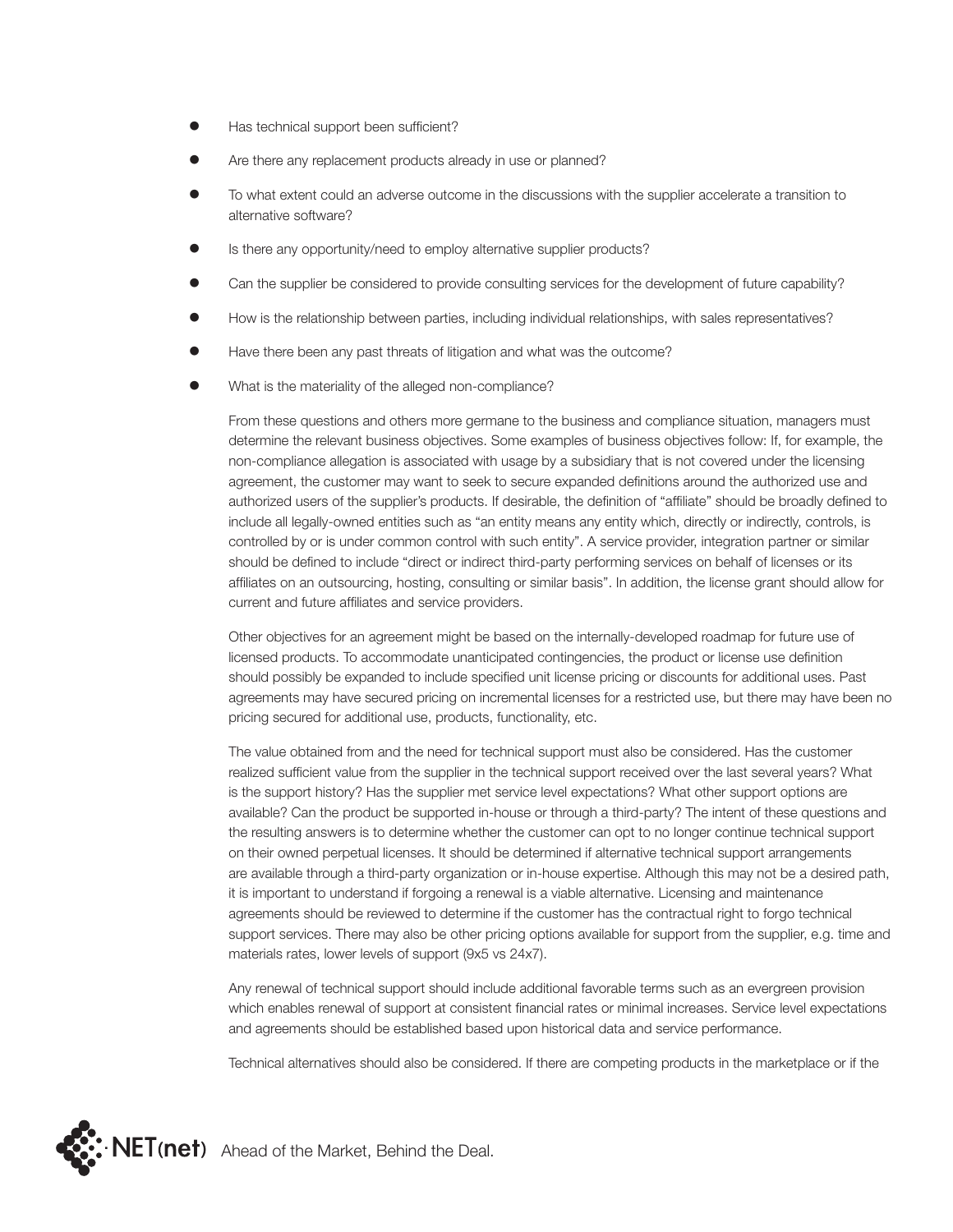customer already has another technical solution that could provide similar functionality, an intention to migrate could be an actual plan or leverage in the negotiation.

As the preceding discussion highlights, while the financial goals for the negotiation are important, they are not the only focus of the negotiation that is required. It is important to establish the goals as well as level of flexibility for various options, including budgetary and financial. What length of term of a financial commitment is acceptable: 1 year, 3 year or 5 year? What incremental licensing growth in the future needs to be accounted for? What near-term budget constraints exist? What pricing leverage already exists? Once the business objectives have been established, they can be subsequently prioritized into goals for the negotiation.

### **Software Contract Negotiations Best Practices**

People often approach a negotiation using rules of thumb or past experience or even speculation to approach a negotiation. The practice of applying past experience in a negotiation situation with potentially high stakes can limit the decision-making of the negotiator and result in a sub-optimized outcome. This leads to classic negotiation flaws, such as anchoring and adjustment, availability, framing, self-interest, status quo bias, and reactive devaluation, in their judgment and choices because it can be more efficient and in line with the past behavior of the parties. By understanding these common self-induced obstacles and their impact on a negotiation, a negotiator can reorient their behavior to make for stronger bargaining position. By thinking less emotionally about the information, examining background reasoning or causes, searching for additional information and establishing fact based attitudes and behaviors, a negotiator can advance the position by pursuing alternative means of persuasion. NET(net), Inc. has found that the best negotiations are won away from the bargaining table through well-defined goals, appropriate set-up and positioning, and non-emotional execution of a well-informed plan.

Persuasion plays a crucial role in resolving the conflict between the customer and the supplier. For a negotiated settlement to be reached, both parties have to be persuaded that the settlement is in some sense optimal. An unbiased, systemic approach is more conducive to persuasion and creative problem-solving, likely a necessity as non-compliance allegations often result in conflicting perspectives of contractual language and previous agreements.

There are two suggested approaches to change to a more systemic approach. The first is to increase both parties' motivation by focusing on interests rather than positions. A second approach is to shift toward more open, information-seeking questions rather than stating positions or making assertions. By seeking information and answering questions, the negotiating parties' will shift towards thinking more systematically about their own interests and goals.

It is also important to consider how to capitalize knowing that the supplier will also rely on their and the customer's past behavior and tendencies in the decision-making processes. To exploit this, the customer will need to develop creative solutions which deliberately break from its prior history. While breaking from previous supplier proposals, the customer can fortify its base by offering what it can substantiate in its existing contract rights, e.g. countering with proposals with longer or shorter maintenance term lengths or changing the level of technical support. Illustrating a willingness to litigate by providing the perspective of two or more

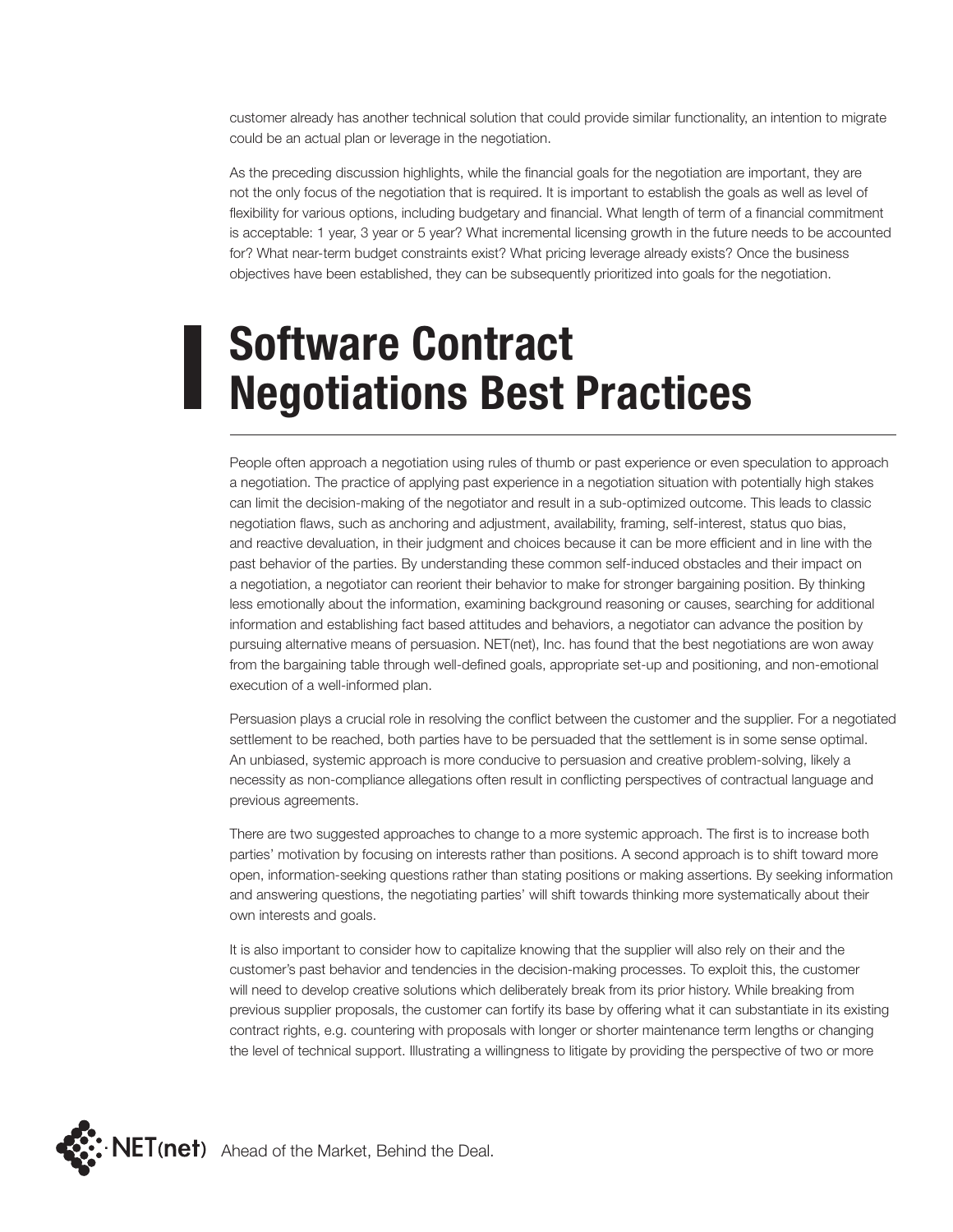lawyers can also speak to the credibility or trustworthiness of the customer's contractual position or its resolve in its position; however, this should be deferred as a last resort to dislodge the supplier from its compliance allegations and aspirations of success in a resulting law suit.

To develop a systemic approach, all of the available information to the negotiation should be reviewed from an unbiased perspective. This information includes recent negotiation discussions, positioning statements and all (or as much as possible) communication to the supplier in addition to contractual information and technical support experience. After objectively defining the goals for the negotiation, they should be prioritized from a business perspective. The goals of the opposing party based on past understanding and communication should also be written-down. Alternative paths or outcomes, including walk-away positions, should be explored to understand the Best Alternative to a Negotiated Agreement (BATNA) opportunities. The Zone of Possible Agreement (ZOPA) should also be defined to understand where the possible outcomes lie that would benefit both parties. Understanding these negotiating parameters will then help to establish framework for the discussions and the subsequent execution strategy, sometimes referred to as a Supplier Negotiation Platform (SNP)™. Ultimately, the execution of the SNP is designed to lead the negotiating parties to an intersection in the ZOPA where the outcome is most optimal to the customer – known as Pareto Optimal.

Every step of every negotiation comes down to two choices: cooperate or defect. Customers typically approach long standing relationships with the intent to cooperate. In the case of a supplier alleging Non-Compliance, the supplier is often banking on this notion. Cooperation can be appropriately used to create value. However, when the value is not there, customers can elect to defect in order to claim value. Defection often sets boundaries and brings about clarity to help guide the discussion and for this reason, can often be used to re-align suppliers to new borders in the discussion.

## **Common Pitfalls**

In the early stages of the negotiation, both parties may tend towards defensive motives and value claiming – the supplier may anticipate limited growth or even a decline in their revenue stream from the customer. The customer may staunchly defend its compliance in the face of allegations to the contrary reinforced by a high cost "remediation" proposal. At this time, neither party is likely to persuade the other of its position. Instead, the customer should abandon its defensive posturing and assemble a more systemic approach designed to achieve its objectives.

The customer should also consider the information that has been shared with the supplier in re-establishing its position. The customer may have communicated to the supplier that the licensed products will be decommissioned in the future in favor of a competing or alternative solution. Or they may know that there is future growth opportunity for the product or other supplier solutions. The supplier may know the internal costs or hurdles in implementing these solutions. There may have also been previous proposals or discussions regarding a settlement of the non-compliance situation offering additional insight on motivations by either party.

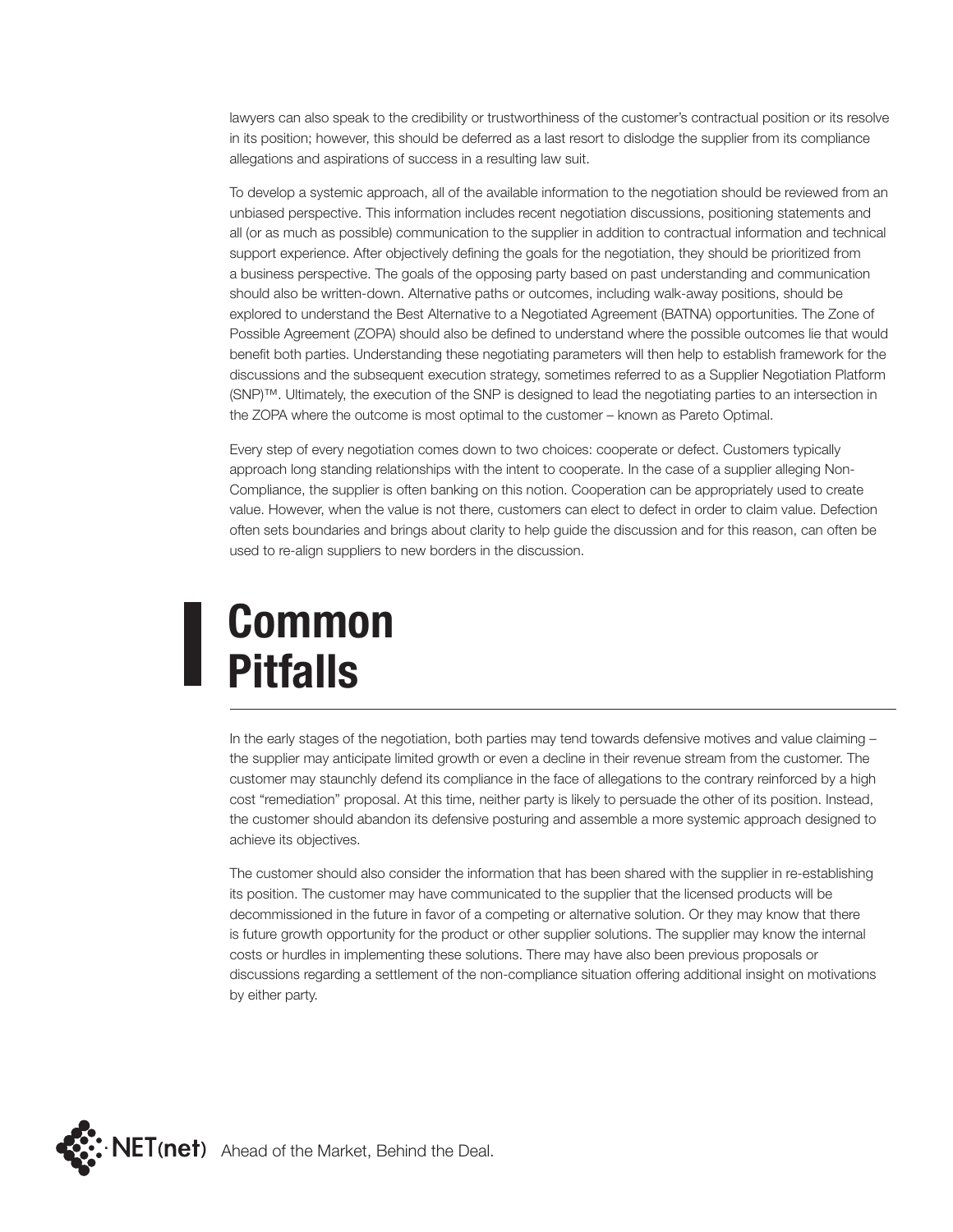## **Developing the Negotiation Strategy**

In order for the customer to determine the appropriate negotiation strategy with the supplier, all of the elements have to be pulled together including the current situation and historical positioning, the goals of both parties and the requisite market intelligence, industry best practices and execution excellence.

To effectively develop the negotiation strategy given past positioning, NET(net) recommends a 3 phase approach. The customer should first regroup by disengaging from the current communication with the supplier and define the negotiating strategy. The supplier should then be re-engaged in a non-confrontational way. Based on the supplier's response (conciliatory or not), the execution strategy will take one of two alternate paths each with multiple options.

During the regrouping stage, the customer will define the goals and develop the plan. The objectives or goals for both the execution and outcome should be established. The customer should clarify its position(s) and assemble supporting arguments both on current licensing and future use of the supplier technology and support. BATNA opportunities should be explored and defined as well as any near and long term options to minimize exposure to financial and legal risk. Acceptable outcomes should be determined; likewise, acceptable escalation levels within the customer and the supplier and tolerance for escalation to achieve the outcomes should also be determined. The supplier players that are involved and could potentially be involved should be assessed to identify their respective individual and business agendas. The team to represent the customer for re-engagement should be identified – new negotiators might be introduced to perform exploratory discussions with the supplier, set up the new position and execute the strategy.

The next phase to reengage in discussions should be accomplished after well-defined goals and a plan have been established. The approach with the supplier can be either formal or informal and should seek to clarify their position. One approach might be to request a formal statement with clarifications of the supplier's position. The goals of the supplier should be further identified based on their response. The supplier's response will indicate the next steps in the execution of the negotiating strategy. If they are cooperative, then the customer should consider either, a) offering to acquire the required licensing at negotiated rates, or b) negotiating a long-term agreement with additional product licensing through a systemic approach utilizing protracted optimization and negotiations work effort. In addition, the customer should seek the supplier's collaboration on charting a sustainable relationship for the future consumption of currently-deployed and other supplier products.

If the supplier is instead confrontational, the customer may pursue a defection strategy. Possible strategies could include indicating to the supplier that technical support and product upgrade rights are no longer required as the customer is locking down the production environment from future upgrades. An RFP to help the customer migrate from the supplier technology to a competing technology should be released immediately following this notification. A third strategy that might be coupled with a defection strategy is to outline how the Supplier's position is flawed. The customer's position should be outlined and delivered with vigor indicating how defensible the position can be maintained. Once the position is delivered, the customer should highlight the business case to collaborate to come to a mutually-agreeable outcome or face an immediate defection.